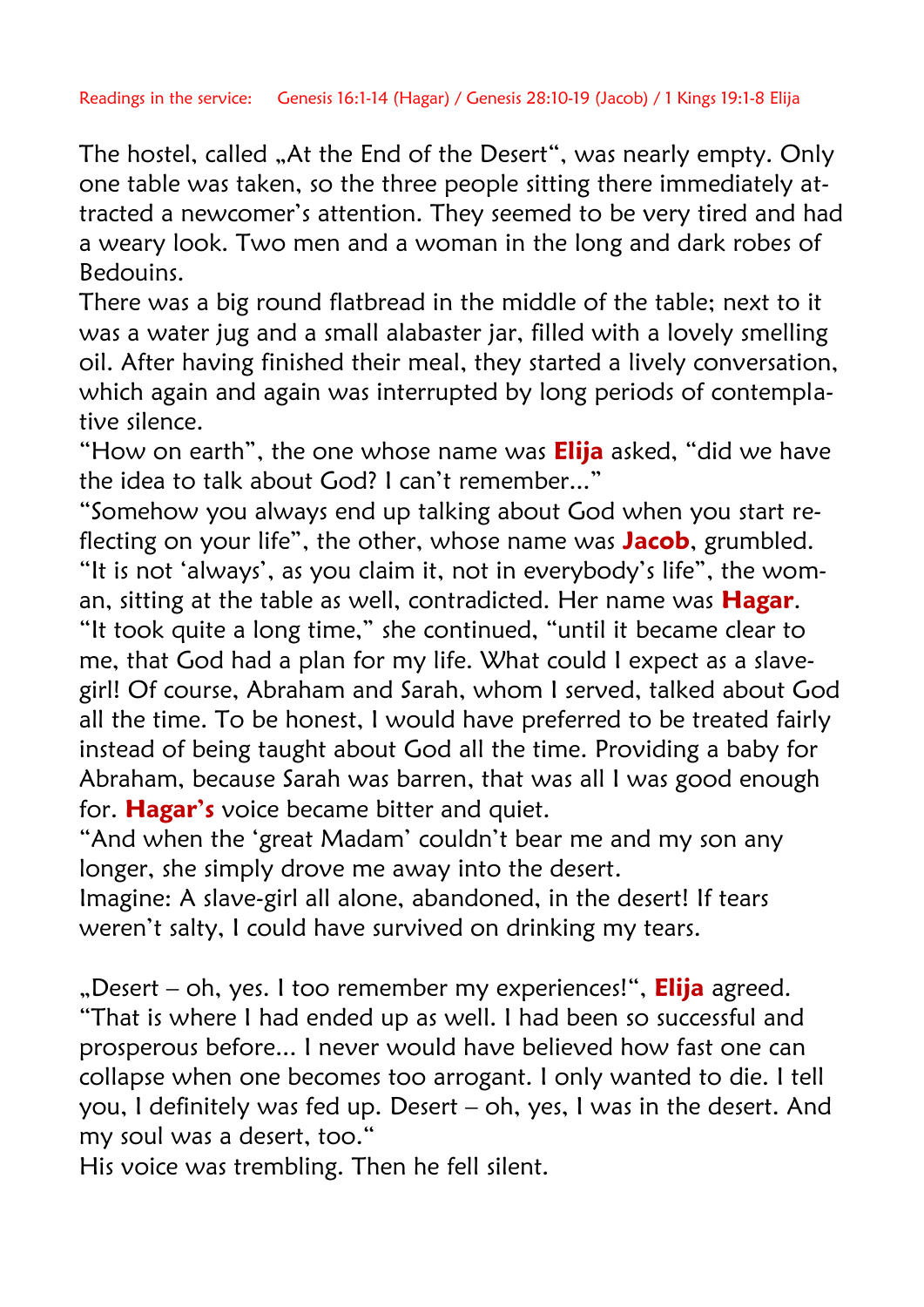"Isn't it strange?", **Jacob** came forward. "Somehow all of us have been running away. I am not keen on telling too much about my story. Just, that I had betrayed my brother and my father and therefor had to run from home. Desert  $-$  yes, there is enough about it in my story too. Cold and lonesome nights. A stone as a pillow. And being afraid of where my path was going to lead me…" **Jacob** sat back and closed his eyes.

There was silence around the table. Elija took a sip of water out of the jug. Hagar broke a piece of bread from the loaf.

"This piece of bread which is in your hands right now, Hagar," Elija went on with the conversation, "this piece of bread saved me. I had totally lost my sense of time, when I slept under the broom tree. Suddenly I felt something touching my shoulder. A strange person was standing near me, saying: "Get up and eat, otherwise your journey will be too much for you." I had no idea where this person with bread and water came from. As fast as the person had arrived, he then disappeared again.

Arriving at Mount Sinai many weeks later, I suddenly realized: It must have been God"s angel. What a soft contact. As soft as the wind out of which God spoke to me: "Get up. Don"t give up. I need you. Return back. I will be with you!'

Today I only can say: What a friendly God. Soft enough for me to bear. A God like bread and water. And exactly at the right time." "Similar to me but with water", **Hagar** interrupted him. "I also met such a stranger. It was in the middle of the desert, too. I also was at a loss. Then a stranger appeared to me, too. It must have been an angel sent by God. God who had seen me, me, the slave-girl. God is the living one who sees me.

Otherwise I would have died long ago!"

**Jacob** got up and paced up and down the room. He limped a little bit.

Finally, he said: "In my life it wasn't that friendly all the time. But it was my own fault. Once I had a very strange dream. A ladder reaching to heaven. But not for me. When I woke up the other morning, I still had this nighttime voice in my ears: "Don"t be afraid, for I will not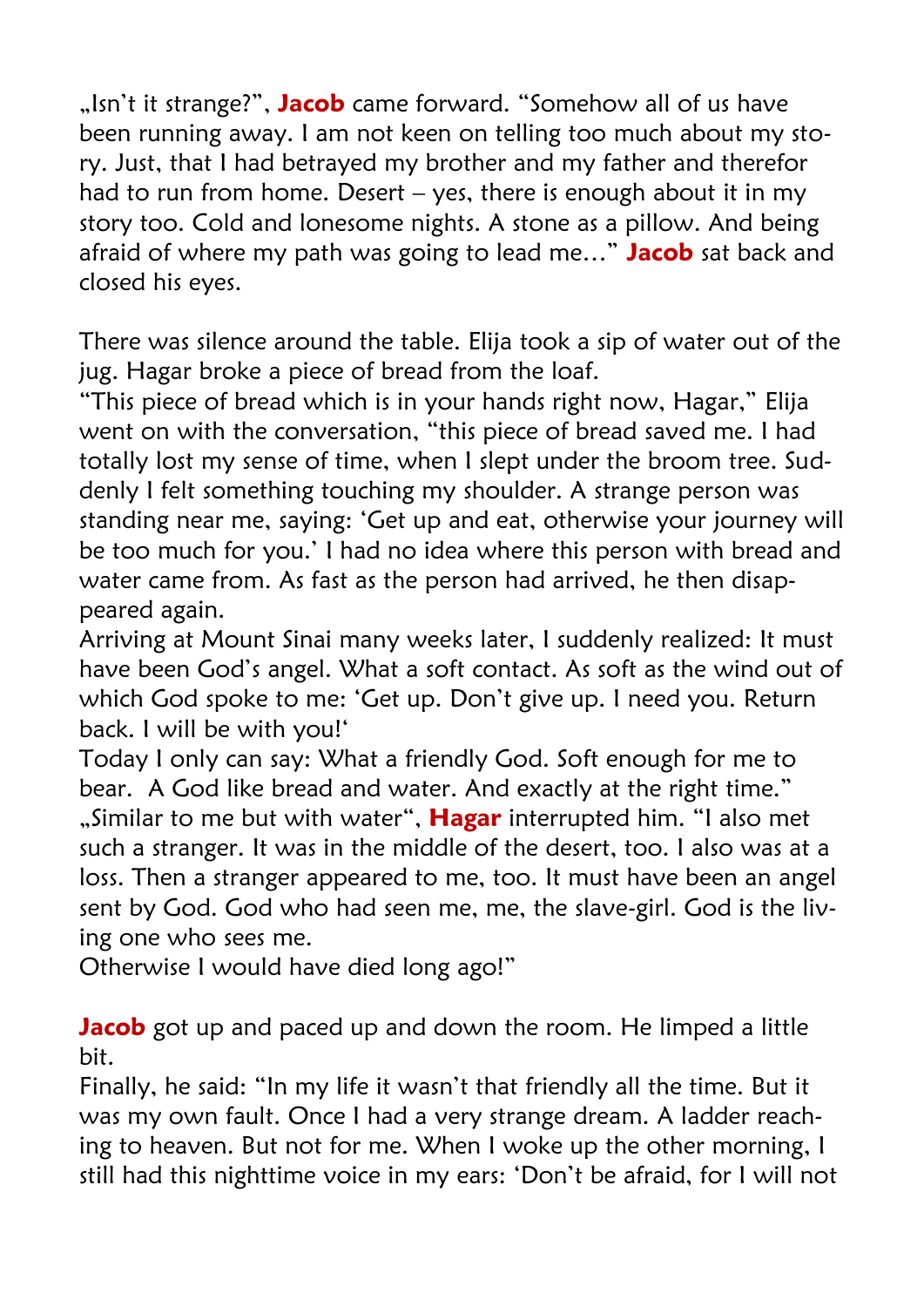leave you'. I will not forget **this** sentence for the rest of my life. That was God"s promise to me.

In remembrance of that night, I set up a stone for a pillar and poured oil over the top of it. It will help me keep in mind God"s promise."

Before **Jacob** sat down, another little detail came to his mind.

"Years later", he started again, "there was another dark and serious night. The night before I met my brother again for the first time after I had betrayed him. My limping is a leftover of that night. I don"t want to tell you more about it now.

Besides that: God really is a friendly God, although he stood in my way from time to time. In the end, every encounter with him turned out to be helpful.

Somehow you always end up talking about God", **Jacob** grumbled again.

"Thank God".

The conversation around the table went on. They ordered some more flatbreads and jugs with fresh water.

Whoever listened to them could hear some scraps of this conversation, like:

"…friendly, angel, blessing, get up, never alone, unbelievable…"

Hundreds of years later, - meanwhile the hostel"s name had changed to "The everlasting fountain" - the table was taken again. Five, six people were sitting there having an intense conversation. There was a big round flatbread in the middle of the table, next to a water jug and a small alabaster jar, filled with a lovely smelling oil.

Again: whoever listened to them could hear some scraps of this conversation, like: "Blessing, friendly, walking upright, leftover twelve baskets of bread, incredible, everyone had enough, No, I am not exaggerating, they left without throwing a single stone, he forgave me, for the first time in my life I was able to see something, I had to anoint his feet, so grateful,…"

This conversation around the table went on for hours, too.